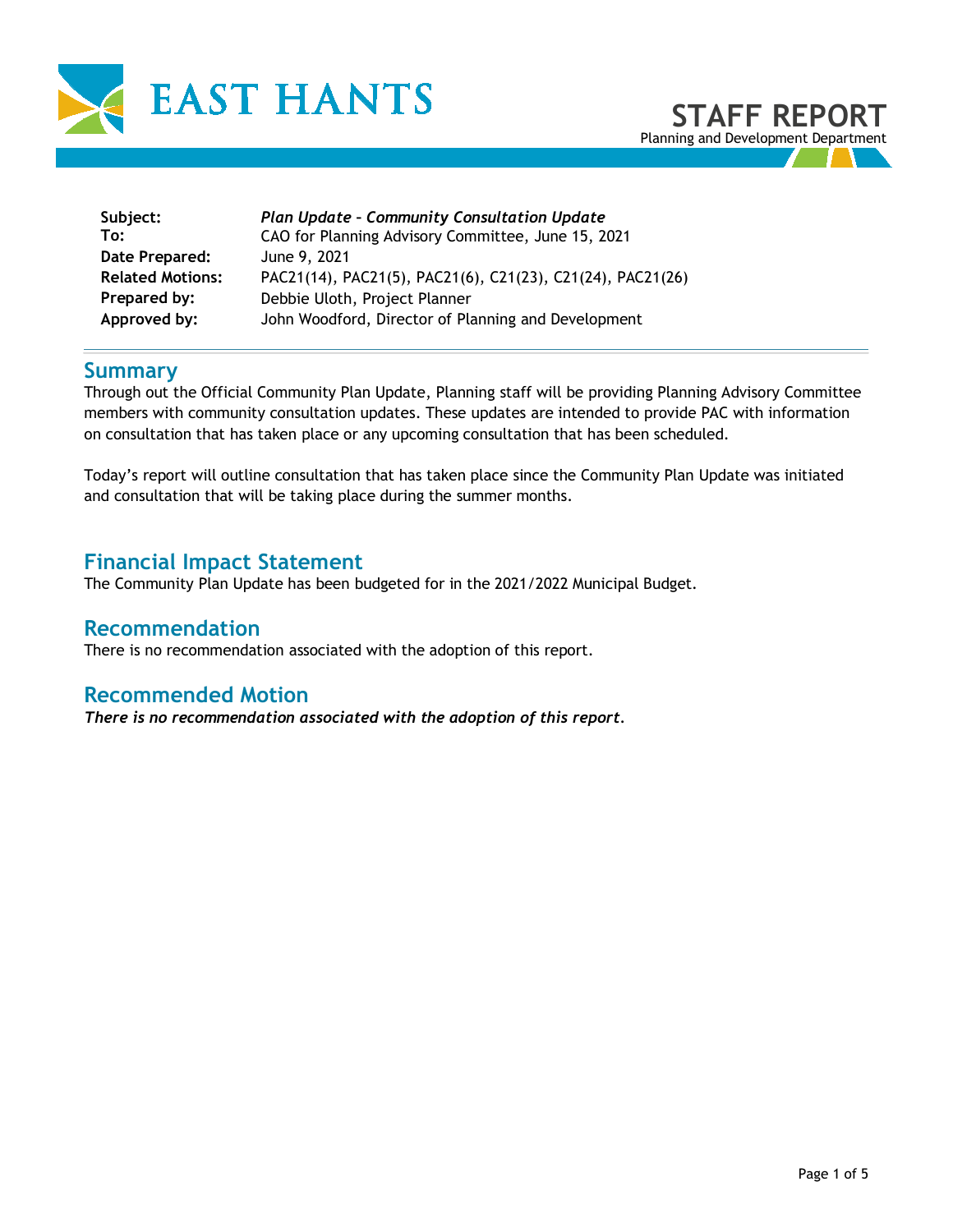# **Background**

Stakeholder and community engagement for the Official Community Plan has started. Below are the engagement items that have taken place or are schedule to take place this summer.

| <b>Type of Engagement</b>                                | <b>Details</b>                                                                                                                                                                                                                                                                                                                                                                                                                                                                                                                                                                      |
|----------------------------------------------------------|-------------------------------------------------------------------------------------------------------------------------------------------------------------------------------------------------------------------------------------------------------------------------------------------------------------------------------------------------------------------------------------------------------------------------------------------------------------------------------------------------------------------------------------------------------------------------------------|
| Letters to adjoining<br><b>Municipalities</b>            | Letters were mailed to the Municipalities of Colchester, West Hants and<br>Halifax and to Sipekne' katik First Nation indicating the East Hants Official<br>Community Plan Update had been initiated and that Planning staff were<br>open to discussing the review with our neighbouring jurisdictions. To date,<br>the Director of Planning has only received verbal communication on the Plan<br>Update and no meetings have been requested.                                                                                                                                      |
| <b>Developer's Briefing</b>                              | Planning staff held a Developer's Briefing through a Zoom meeting on May<br>20, 2021. The Briefing notified Developers of the Plan Update and identified<br>some of the key policies and regulations that are to be reviewed as part of<br>the Plan Update. In addition, the Briefing also provided Developers with<br>demographic data, a summary of the Municipal Standard updates, overview<br>of large infrastructure projects that will be undertaken by the Municipality,<br>and changes to time lines for building permits, building inspections, and site<br>plan approval. |
| <b>Agricultural Advisory</b><br><b>Committee Meeting</b> | The Agricultural Advisory Committee held its initial meeting, through Zoom,<br>regarding the Plan Update on June 8, 2021. The Committee was provided<br>information on the Official Community Plan, existing regulations, and the<br>current Plan Update. In addition, the Committee discussed agriculture and<br>the future planned area, and the committee was introduced to soils<br>mapping.                                                                                                                                                                                    |
| <b>Plan Update Survey</b>                                | The Plan Update Survey is scheduled to start early summer and will be open<br>to the public until September 1, 2021. Survey Monkey will be used for the<br>digital platform, in addition, hard copies of the survey will also be available.<br>The survey will be advertised in the Municipal Newsletter, Lisa's Web, and<br>on our Municipal website and social media feeds. A copy of the survey<br>questions has been attached as Appendix A.                                                                                                                                    |

# **Conclusion**

An update on community consultation that has taken place as part of the Official Community Plan Update has been provided to PAC members. Additional, community consultation updates will be provided to PAC as the Plan Update continues. Results of the Plan Update Survey will be provided to PAC during the next community consultation update. The next steps in the community consultation process will involve in-person meetings in identified East Hants communities. However, dates for these meetings have not been determined yet due to changing public health measures. Staff are hoping that by September, in-person meetings will be permitted, allowing for community meetings to be scheduled for the fall of 2021.

### **Recommendation**

There is no recommendation associated with the adoption of this report.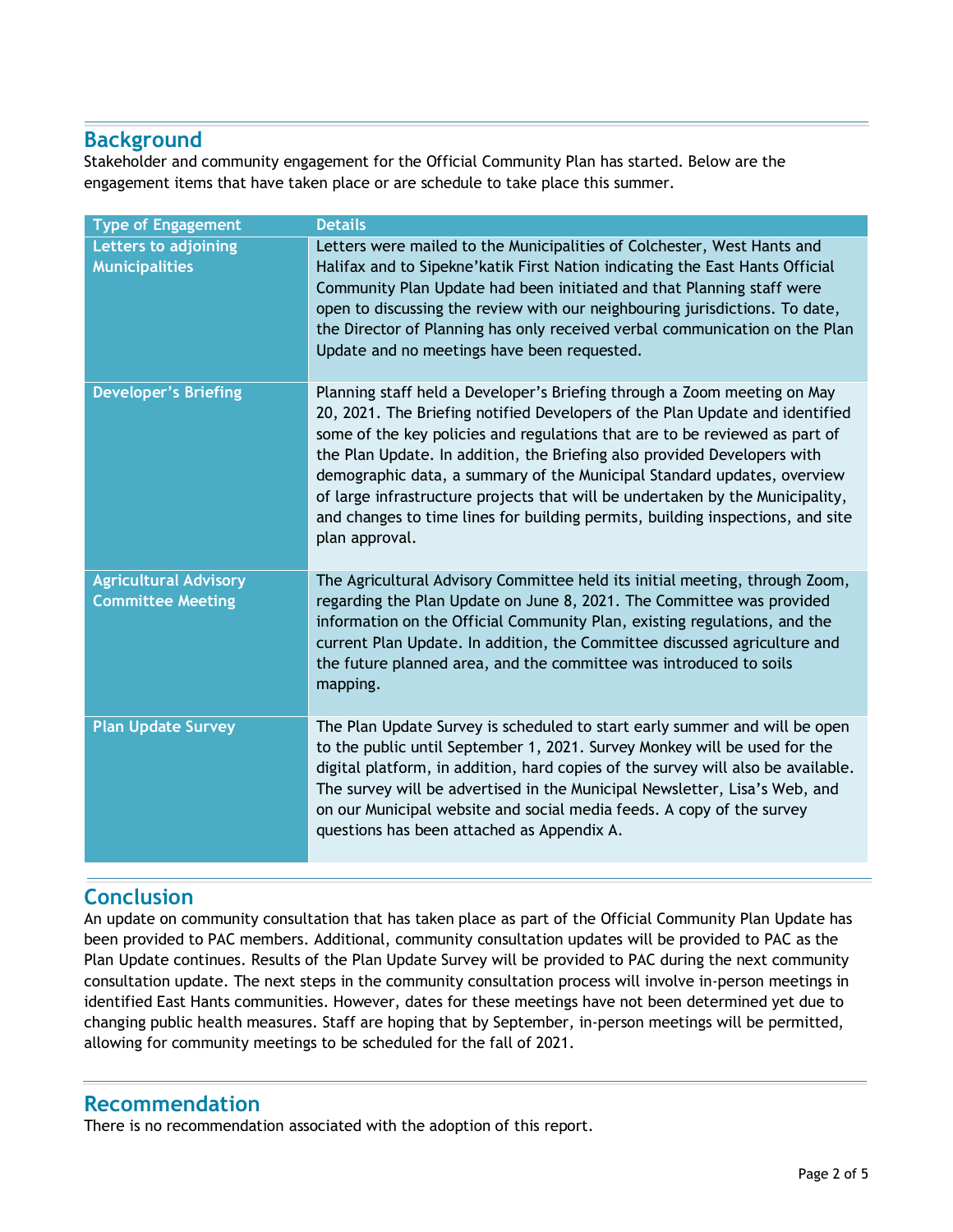

#### **East Hants Plan Update – Community Survey**

The Council of the Municipality of East Hants is in the process of updating the East Hants Official Community Plan. Part of this update includes bringing comprehensive land use planning to all communities within East Hants' borders.

Through this survey, we are asking you to tell us about land use issues in East Hants that are important to you. Your responses will help the Municipality create a comprehensive plan for the community that guides future development.

Please fill out the digital survey at: **easthants.ca/community-plan-update**, by September 1, 2021. To receive a hard copy of the survey with a return envelope, please call 902-883-3387 or email planning@easthants.ca.

#### **Survey Questions:**

- 1. How long have you been a resident of East Hants?
- 2. In which community do you live?
- 3. Overall, how satisfied are you with East Hants as a place to live?

\_\_\_\_\_\_\_\_\_\_\_\_\_\_\_\_\_\_\_\_\_\_\_\_\_\_\_\_\_\_\_\_\_\_\_\_\_\_\_\_\_\_\_\_\_\_\_\_\_\_\_\_\_\_\_

- a. Satisfied
- b. Somewhat satisfied
- c. Somewhat dissatisfied
- d. Dissatisfied

Additional Comments: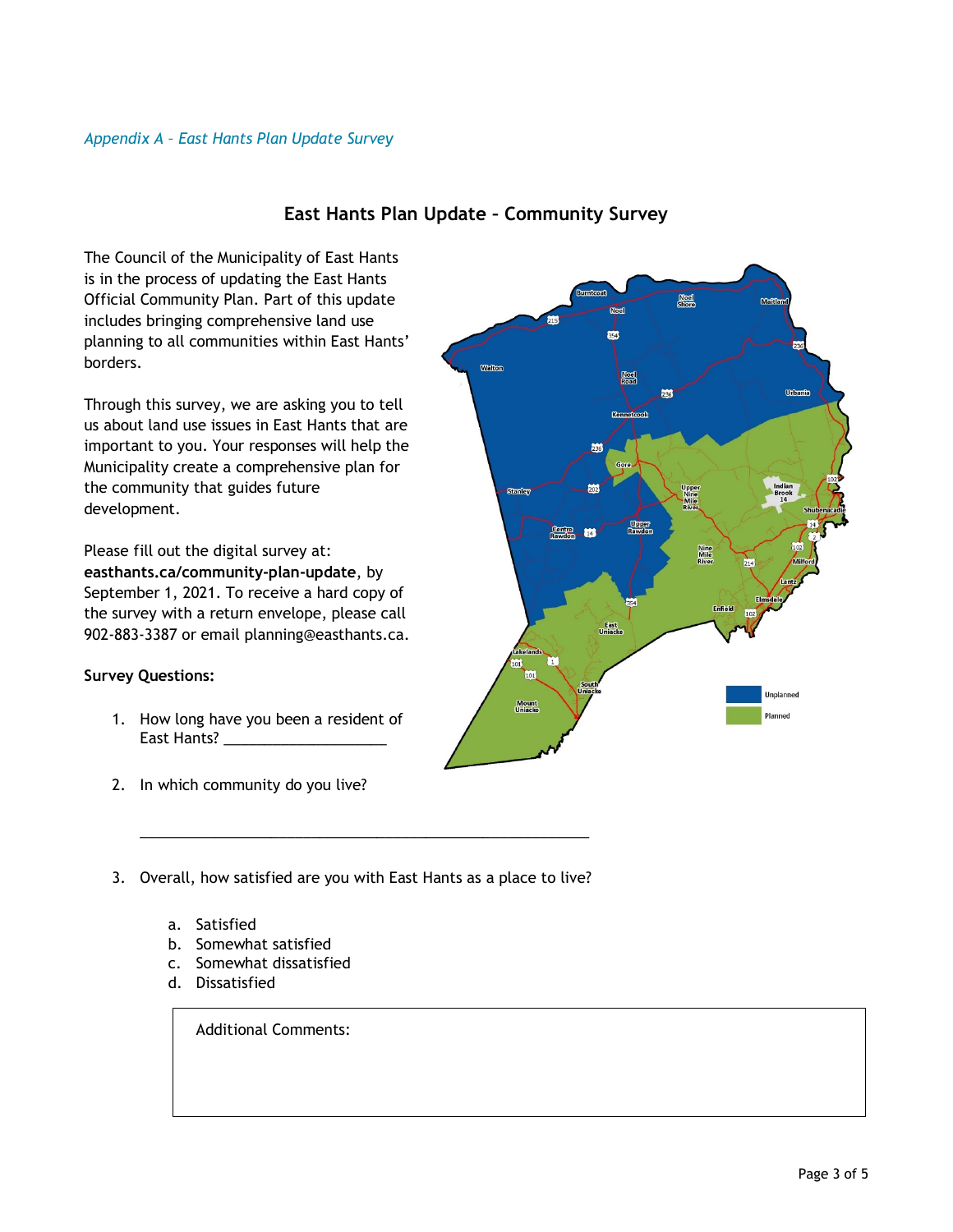4. In planning for the future of your community, how strongly should East Hants regulate land use in the following areas?

|               | Strong      | Average     | No          | Comments |
|---------------|-------------|-------------|-------------|----------|
|               | Regulations | Regulations | Regulations |          |
| Environmental |             |             |             |          |
| Preservation  |             |             |             |          |
| Farmland      |             |             |             |          |
| Preservation  |             |             |             |          |
| Heritage      |             |             |             |          |
| Preservation  |             |             |             |          |
| Industrial    |             |             |             |          |
| Development   |             |             |             |          |
| Shoreline     |             |             |             |          |
| Development   |             |             |             |          |

- 5. What are the most important factors for you to see reflected in the Official Community Plan? (Please rank the following with 1 as the most important and 11 being the least important)
	- \_\_\_ Infrastructure and Transportation
	- \_\_\_ Promotion of Tourism and Recreational Sites
	- \_\_\_ Growth Management
	- \_\_\_ Initiatives to Attract Business
	- \_\_\_ Sustainability
	- \_\_\_ Preservation of Agricultural Land
	- \_\_\_ Parks and Opens Spaces
	- \_\_\_ Heritage Conservation
	- \_\_\_ Range and Mix of Housing
	- \_\_\_ Age-Friendly and Accessibility Planning
	- \_\_\_ Redevelopment, Urban Design
- 6. Do you think that growth in East Hants is happening in the appropriate areas? (circle the option that you prefer)

| <b>Additional Comments:</b> |  |
|-----------------------------|--|